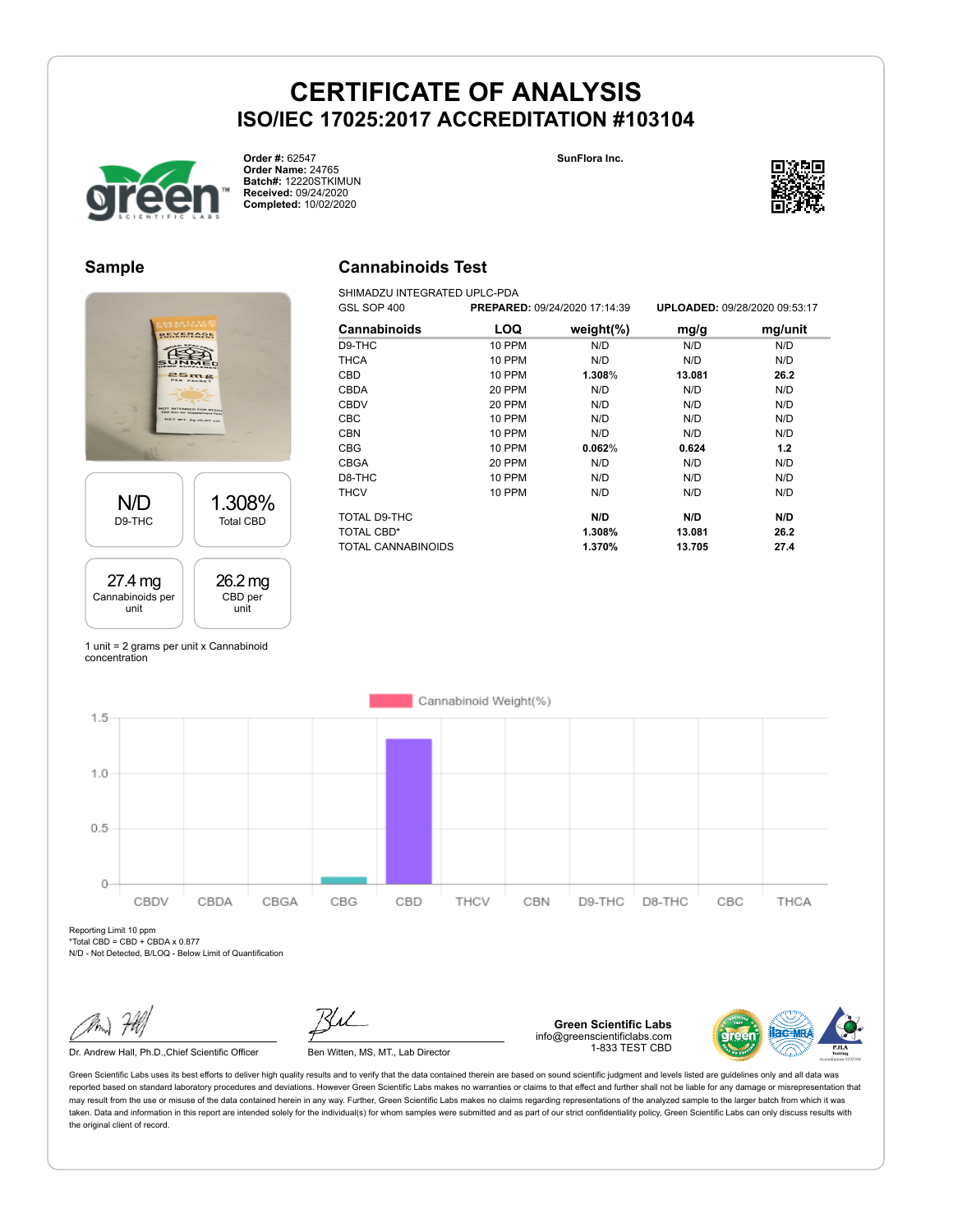**SunFlora Inc.**



**Order #:** 62547 **Order Name:** 24765 **Batch#:** 12220STKIMUN **Received:** 09/24/2020 **Completed:** 10/02/2020



## **PESTICIDE ANALYSIS:**

GSL SOP 401 **PREPARED:** 10/01/2020 12:09:59 **UPLOADED:** 10/02/2020 12:23:33

LCMS-MS - Shimadzu LCMS-8060

| Pesticide           | <b>Action Level</b> | <b>Results</b> | LOQ   | <b>LOD</b> | <b>Pesticide</b>       | <b>Action Level</b> | <b>Results</b> | LOQ   | <b>LOD</b> |
|---------------------|---------------------|----------------|-------|------------|------------------------|---------------------|----------------|-------|------------|
|                     | (ppm)               | (ppm)          | (ppm) | (ppm)      |                        | (ppm)               | (ppm)          | (ppm) | (ppm)      |
| ABAMECTIN B1A       | 0.100               | N/D            | 0.005 | 0.001      | <b>IMIDACLOPRID</b>    | 5.000               | N/D            | 0.005 | 0.001      |
| <b>ACEPHATE</b>     | 0.100               | N/D            | 0.001 | 0.001      | <b>KRESOXIM-METHYL</b> | 0.100               | N/D            | 0.010 | 0.005      |
| ACEQUINOCYL         | 0.100               | N/D            | 0.001 | 0.001      | <b>MALATHION</b>       | 0.500               | N/D            | 0.005 | 0.001      |
| ACETAMIPRID         | 0.100               | N/D            | 0.005 | 0.001      | METALAXYL              | 2.000               | N/D            | 0.001 | 0.001      |
| <b>ALDICARB</b>     | 0.100               | N/D            | 0.005 | 0.001      | <b>METHIOCARB</b>      | 0.100               | N/D            | 0.005 | 0.001      |
| AZOXYSTROBIN        | 0.100               | N/D            | 0.001 | 0.001      | <b>METHOMYL</b>        | 1.000               | N/D            | 0.001 | 0.001      |
| <b>BIFENAZATE</b>   | 0.100               | N/D            | 0.005 | 0.001      | <b>MEVINPHOS</b>       | 0.100               | N/D            | 0.001 | 0.001      |
| BIFENTHRIN          | 3.000               | N/D            | 0.005 | 0.001      | <b>MYCLOBUTANIL</b>    | 0.100               | N/D            | 0.005 | 0.001      |
| <b>BOSCALID</b>     | 0.100               | N/D            | 0.005 | 0.001      | <b>NALED</b>           | 0.100               | N/D            | 0.005 | 0.001      |
| CARBARYL            | 0.500               | N/D            | 0.003 | 0.001      | <b>OXAMYL</b>          | 0.500               | N/D            | 0.001 | 0.001      |
| CARBOFURAN          | 0.100               | N/D            | 0.001 | 0.001      | <b>PACLOBUTRAZOL</b>   | 0.100               | N/D            | 0.005 | 0.001      |
| CHLORANTRANILIPROLE | 10.000              | N/D            | 0.005 | 0.005      | <b>PERMETHRINS</b>     | 0.500               | N/D            | 0.005 | 0.001      |
| CHLORPYRIFOS        | 0.100               | N/D            | 0.001 | 0.001      | PHOSMET                | 0.100               | N/D            | 0.005 | 0.001      |
| <b>CLOFENTEZINE</b> | 0.100               | N/D            | 0.001 | 0.001      | <b>PIPERONYL</b>       |                     | N/D            |       |            |
| <b>DAMINOZIDE</b>   | 0.100               | N/D            | 0.005 | 0.001      | <b>BUTOXIDE</b>        | 3.000               |                | 0.001 | 0.001      |
| <b>DIAZINON</b>     | 0.100               | N/D            | 0.001 | 0.001      | <b>PRALLETHRIN</b>     | 0.100               | N/D            | 0.005 | 0.005      |
| <b>DICHLORVOS</b>   | 0.100               | N/D            | 0.005 | 0.001      | <b>PROPICONAZOLE</b>   | 0.100               | N/D            | 0.010 | 0.005      |
| <b>DIMETHOATE</b>   | 0.100               | N/D            | 0.001 | 0.001      | <b>PROPOXUR</b>        | 0.100               | N/D            | 0.001 | 0.001      |
| <b>DIMETHOMORPH</b> | 2.000               | N/D            | 0.005 | 0.001      | <b>PYRETHRINS</b>      | 0.500               |                |       |            |
| <b>ETHOPROPHOS</b>  | 0.100               | N/D            | 0.001 | 0.001      | (PYRETHRIN I)          |                     | N/D            | 0.005 | 0.005      |
| ETOFENPROX          | 0.100               | N/D            | 0.001 | 0.001      | <b>PYRIDABEN</b>       | 0.100               | N/D            | 0.005 | 0.001      |
| <b>ETOXAZOLE</b>    | 0.100               | N/D            | 0.010 | 0.005      | <b>SPINETORAM</b>      | 0.100               | N/D            | 0.001 | 0.001      |
| FENHEXAMID          | 0.100               | N/D            | 0.005 | 0.001      | <b>SPINOSAD</b>        | 0.100               | N/D            | 0.001 | 0.001      |
| <b>FENOXYCARB</b>   | 0.100               | N/D            | 0.005 | 0.001      | <b>SPIROMESIFEN</b>    | 0.100               | N/D            | 0.005 | 0.001      |
| FENPYROXIMATE       | 0.100               | N/D            | 0.001 | 0.001      | <b>SPIROTETRAMAT</b>   | 0.100               | N/D            | 0.001 | 0.001      |
| <b>FIPRONIL</b>     | 0.100               | N/D            | 0.003 | 0.001      | <b>SPIROXAMINE</b>     | 0.100               | N/D            | 0.001 | 0.001      |
| FLONICAMID          | 0.100               | N/D            | 0.025 | 0.010      | <b>TEBUCONAZOLE</b>    | 0.100               | N/D            | 0.005 | 0.001      |
| FLUDIOXONIL         | 0.100               | N/D            | 0.003 | 0.001      | <b>THIACLOPRID</b>     | 0.100               | N/D            | 0.001 | 0.001      |
| <b>HEXYTHIAZOX</b>  | 0.100               | N/D            | 0.005 | 0.001      | <b>THIAMETHOXAM</b>    | 5.000               | N/D            | 0.001 | 0.001      |
| IMAZALIL            | 0.100               | N/D            | 0.005 | 0.001      | <b>TRIFLOXYSTROBIN</b> | 0.100               | N/D            | 0.001 | 0.001      |

N/D = Not Detected, A/LOQ = Above LOQ Level, B/LOQ = Below LOQ Level, B/LOD = Below LOD Level

Dr. Andrew Hall, Ph.D., Chief Scientific Officer Ben Witten, MS, MT., Lab Director

**Green Scientific Labs** info@greenscientificlabs.com 1-833 TEST CBD

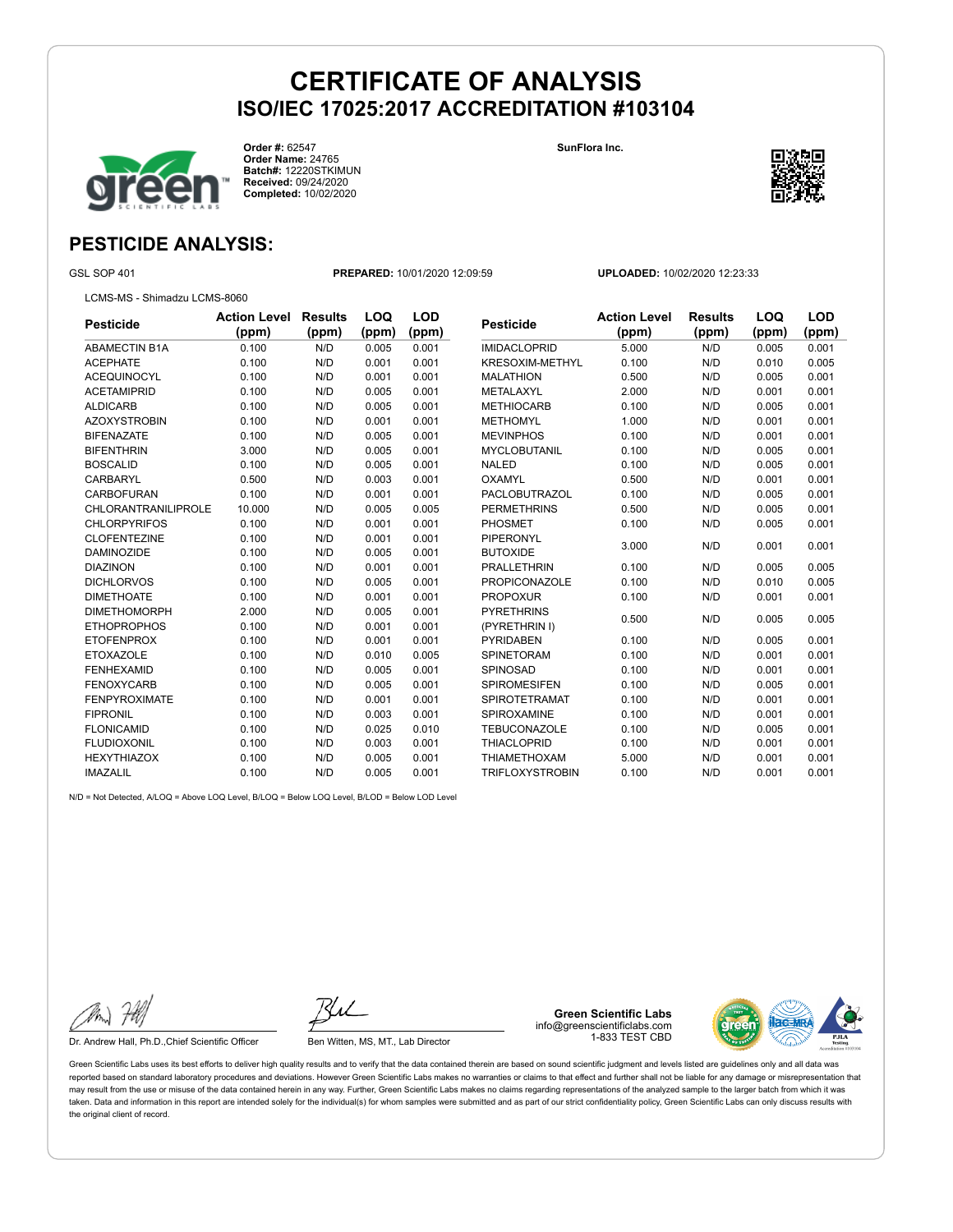

**Order #:** 62547 **Order Name:** 24765 **Batch#:** 12220STKIMUN **Received:** 09/24/2020 **Completed:** 10/02/2020

**SunFlora Inc.**



### **RESIDUAL SOLVENTS:**

Headspace GCMS - Shimadzu GCMS QP2020 with HS20

GSL SOP 405 **Prepared:** 09/24/2020 15:34:01 **Uploaded:** 09/25/2020 16:03:03

| <b>Residual Solvent</b>   | <b>Action Level (ppm)</b> | Results (ppm) | LOQ (ppm) | LOD (ppm) |
|---------------------------|---------------------------|---------------|-----------|-----------|
| 1,1-DICHLOROETHENE        | 8                         | N/D           | 0.63      | 0.63      |
| 1,2- DICHLOROETHANE       | 2                         | N/D           | 0.12      | 0.02      |
| <b>ACETONE</b>            | 5,000                     | N/D           | 140       | 20        |
| <b>ACETONITRILE</b>       | 410                       | N/D           | 25        | 1         |
| <b>BENZENE</b>            |                           | N/D           |           | 0.5       |
| <b>BUTANE</b>             | 5,000                     | N/D           | 50        | 10        |
| <b>CHLOROFORM</b>         |                           | N/D           |           | 0.5       |
| CIS 1,2-DICHLOROETHENE    | 5                         | N/D           | 0.73      | 0.18      |
| <b>ETHANOL</b>            | 5,000                     | 186           | 140       | 20        |
| ETHYL ACETATE             | 5,000                     | N/D           | 140       | 20        |
| <b>ETHYL ETHER</b>        | 5,000                     | N/D           | 140       | 20        |
| <b>ETHYLENE OXIDE</b>     |                           | N/D           | $\Omega$  | 0         |
| <b>ISOPROPYL ALCOHOL</b>  | 5,000                     | N/D           | 140       | 20        |
| <b>METHANOL</b>           | 3,000                     | N/D           | 100       | 20        |
| <b>METHYLENE CHLORIDE</b> | 125                       | N/D           | 0.15      | 0.15      |
| N-HEPTANE                 | 5,000                     | N/D           | 140       | 20        |
| N-HEXANE                  | 290                       | N/D           | 18        | 10        |
| <b>PENTANE</b>            | 5,000                     | N/D           | 140       | 20        |
| <b>PROPANE</b>            | 5,000                     | N/D           | 20        |           |
| <b>TOLUENE</b>            | 890                       | N/D           | 53        |           |
| TRANS 1,2-DICHLOROETHENE  | 5                         | N/D           | 0.73      | 0.18      |
| <b>TRICHLOROETHENE</b>    |                           | N/D           |           | 0.5       |
| <b>XYLENES</b>            | 150                       | N/D           | 130       | 20        |

Dr. Andrew Hall, Ph.D., Chief Scientific Officer Ben Witten, MS, MT., Lab Director

**Green Scientific Labs** info@greenscientificlabs.com 1-833 TEST CBD

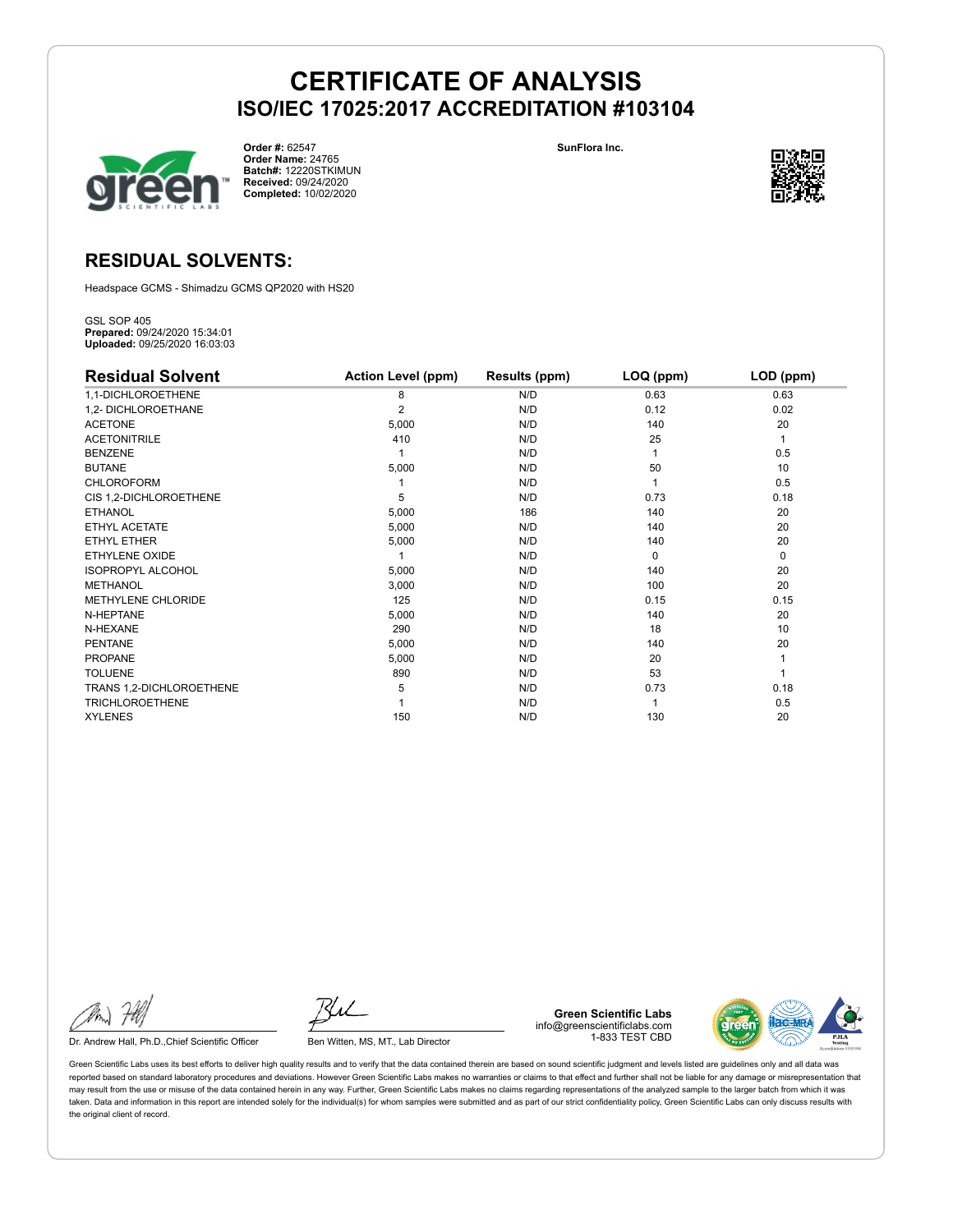

**Order #:** 62547 **Order Name:** 24765 **Batch#:** 12220STKIMUN **Received:** 09/24/2020 **Completed:** 10/02/2020

**SunFlora Inc.**

**Microbial Analysis** GSL SOP 406 **Uploaded:** 12/04/2020 08:35:31



**Microbial Analysis:**

fa PCR - Agilent AriaMX

## **MICROBIAL ANALYSIS:**

PCR - Agilent AriaMX

| Test                      | <b>SOP</b> | <b>Test Method</b> | <b>Device Used</b> | <b>LOD</b>                          | <b>Allowable</b><br>Criteria  | <b>Actual Result Pass/Fail</b> |             |
|---------------------------|------------|--------------------|--------------------|-------------------------------------|-------------------------------|--------------------------------|-------------|
| ASPERGILLUS FUMIGATUS***  | 406.01     | USP 61/62+         | <b>ARIAMX PCR</b>  | 1 CFU/G**                           | DETECT/NOT<br><b>DETECTED</b> | <b>NOT DETECTED</b>            | <b>PASS</b> |
| ASPERGILLUS TERREUS***    | 406.01     | USP 61/62+         | <b>ARIAMX PCR</b>  | 1 CFU/G**                           | DETECT/NOT<br><b>DETECTED</b> | <b>NOT DETECTED</b>            | <b>PASS</b> |
| ASPERGILLUS FLAVUS***     | 406.01     | USP 61/62+         | <b>ARIAMX PCR</b>  | 1 CFU/G**                           | DETECT/NOT<br><b>DETECTED</b> | <b>NOT DETECTED</b>            | <b>PASS</b> |
| ASPERGILLUS NIGER***      | 406.01     | USP 61/62+         | <b>ARIAMX PCR</b>  | 1 CFU/G**                           | DETECT/NOT<br><b>DETECTED</b> | NOT DETECTED                   | <b>PASS</b> |
| STEC E. COLI*             | 406.01     | USP 61/62+         | <b>ARIAMX PCR</b>  | 1 CFU/G**                           | DETECT/NOT<br><b>DETECTED</b> | NOT DETECTED                   | <b>PASS</b> |
| SALMONELLA*               | 406.01     | USP 61/62+         | <b>ARIAMX PCR</b>  | 1 CFU/G**                           | DETECT/NOT<br><b>DETECTED</b> | <b>NOT DETECTED</b>            | <b>PASS</b> |
| TOTAL YEAST AND MOLD      | 406.01     | USP 61/62+         | <b>ARIAMX PCR</b>  | CFU/G BY<br><b>SAMPLE</b><br>TYPE** | 1.000 CFU/G                   | <b>NOT DETECTED</b>            | <b>PASS</b> |
| AEROBIC BACTERIA COUNT    | 406.01     | USP 61/62+         | <b>ARIAMX PCR</b>  | CFU/G BY<br><b>SAMPLE</b><br>TYPE** | 10,000 CFU/G                  | <b>NOT DETECTED</b>            | <b>PASS</b> |
| <b>ENTEROBACTERIACEAE</b> | 406.01     | USP 61/62+         | <b>ARIAMX PCR</b>  | CFU/G BY<br>SAMPLE<br>TYPE**        | <b>100 CFU/G</b>              | NOT DETECTED                   | <b>PASS</b> |
| <b>COLIFORM</b>           | 406.01     | USP 61/62+         | <b>ARIAMX PCR</b>  | CFU/G BY<br><b>SAMPLE</b><br>TYPE** | <b>100 CFU/G</b>              | NOT DETECTED                   | <b>PASS</b> |

† USP 61 (enumeration of bacteria TAC, TYM, and ENT/Coliform), USP 62 (identifying specific species E.coli Aspergillus etc)

\* STEC and Salmonella run as Multiplex

\*\* CFU/g Calculation based on MIP/Extract matrix

\*\*\* Flavus = 2 Copies of DNA / Fumigatis = 2 Copies of DNA Niger = 20 Copies of DNA / Terrus = 10 copies of DNA

Dr. Andrew Hall, Ph.D., Chief Scientific Officer Ben Witten, MS, MT., Lab Director

**Green Scientific Labs** info@greenscientificlabs.com 1-833 TEST CBD